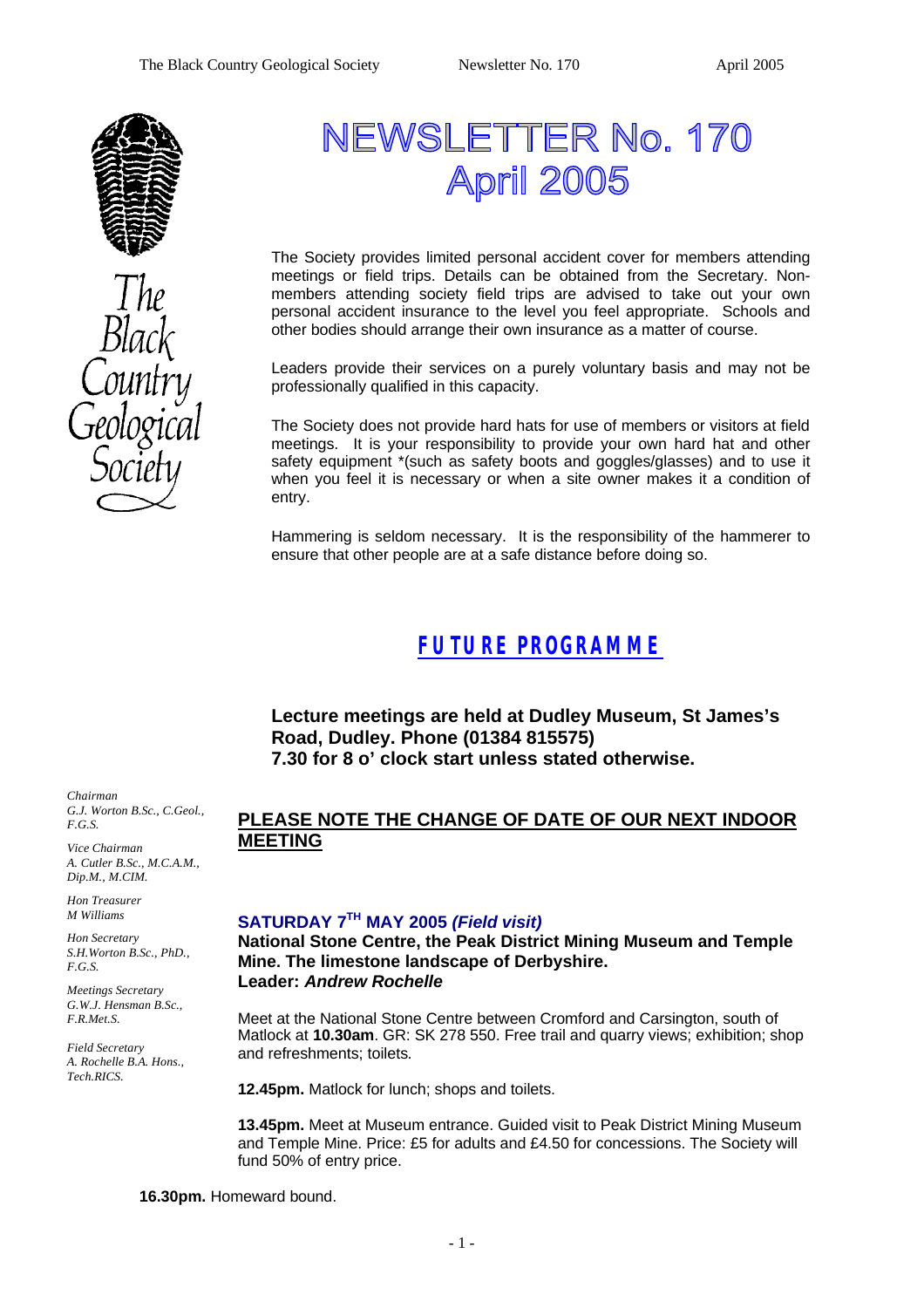#### **MONDAY 9th MAY 2005** *(Indoor Meeting)* **NEW DATE**

#### **The fascinating minerals of Northwest Scotland, by Spencer Mather.**

As you will know, Spencer is one of own members, and his lectures are always relaxed, amusing and highly informative. He will share with us his unparalleled knowledge of minerals from a part of the world that he knows well. An evening not to be missed.

#### **18th - 20th – 22nd MAY 2005** *(Field visit)*

**Weekend in Anglesey. Parys Mountain Mine. Leader:** *Bob Duncan*

Bob has booked *the West Bromwich Mountaineering Club Hut* from **Wednesday 18th May** to **Monday 23rd May.** Charge is £5 a night, sleeping bags required, self-catering facilities available. (There are cafés and pub meals in Beddgelert)

The hut is in the grounds of the Plas Gwnant Adventure Centre on the A498, 2½ miles NE of Beddgelert. **GR: 630 506** Enter white gate by the lodge at the end of the car park, the hut is 150yds on the left. If you prefer to camp there is a site by Beddgelert; GR: 595 486, an attractive site by Llyn Gwynant.

If you are going to stay for the four days, Bob suggests that the weather may dictate the venues. The hut is at the start of one of the main routes up Snowdon, and there are copper mines, slate quarries and fossils within walking distance. In bad weather there is the Dinorwic Slate Museum, and to go down the Blaenau Ffestiniog slate quarry is recommended. The pump storage scheme at Llanberis where you go into the heart of the mountain by bus is also impressive.

**Key information for Saturday 21st May** Meet at **11am** at the **Parys Mountain Heritage Centre,** Amlwch Port, Amlwch, Anglesey. GR: 453 935 (OS Explorer Sheet 263). Mr Lionel Johnson will give a talk about the mine before we visit the site. The centre has an exhibition about the port and mine. *Unfortunately trips down the mine are only available on a Wednesday evening.* There is a car park, a café and toilets.

**Information from: Bob Duncan, 01384 256733; Andrew Rochelle 01952 299136.**

#### **MONDAY 6TH JUNE 2005** *(Indoor Meeting)*

#### **Wenlock Limestone by Liam Herringshaw.**

This promises to be an interesting talk on our important local formation.

#### **SATURDAY 18TH JUNE 2005** *(Field visit)*

**The RIVER STOUR - from Source to Confluence. A "Pot Pourri" of History, Geomorphology, Topography, Geology, Industrial Archaeology and sheer enjoyment!**

#### **Leader:** *Gordon Hensman*

Recommended reading:

• B.G.S. Central England

O.S.Maps:

- Landranger 1:50,000 Birmingham
- Explorer 1:25,000 Wolverhampton & Dudley

#### 1. **MEET** *10.30am*

Car park at foot of Walton Hill, Clent Hills. GR 943803

 Walk to hill summit at 315m, (1026 feet). Clent Breccia - erosion resistant, on top of Halesowen Sandstone series.

Walk to source of Stour at St. Kenelms Church where a spring arises.

2. THE LEASOWES PARK. GR 974840

 William Shenstone, one of the earliest landscape gardeners in the UK, landscaped this. Walk through the woods to another source of the Stour where a spring arises at the foot of a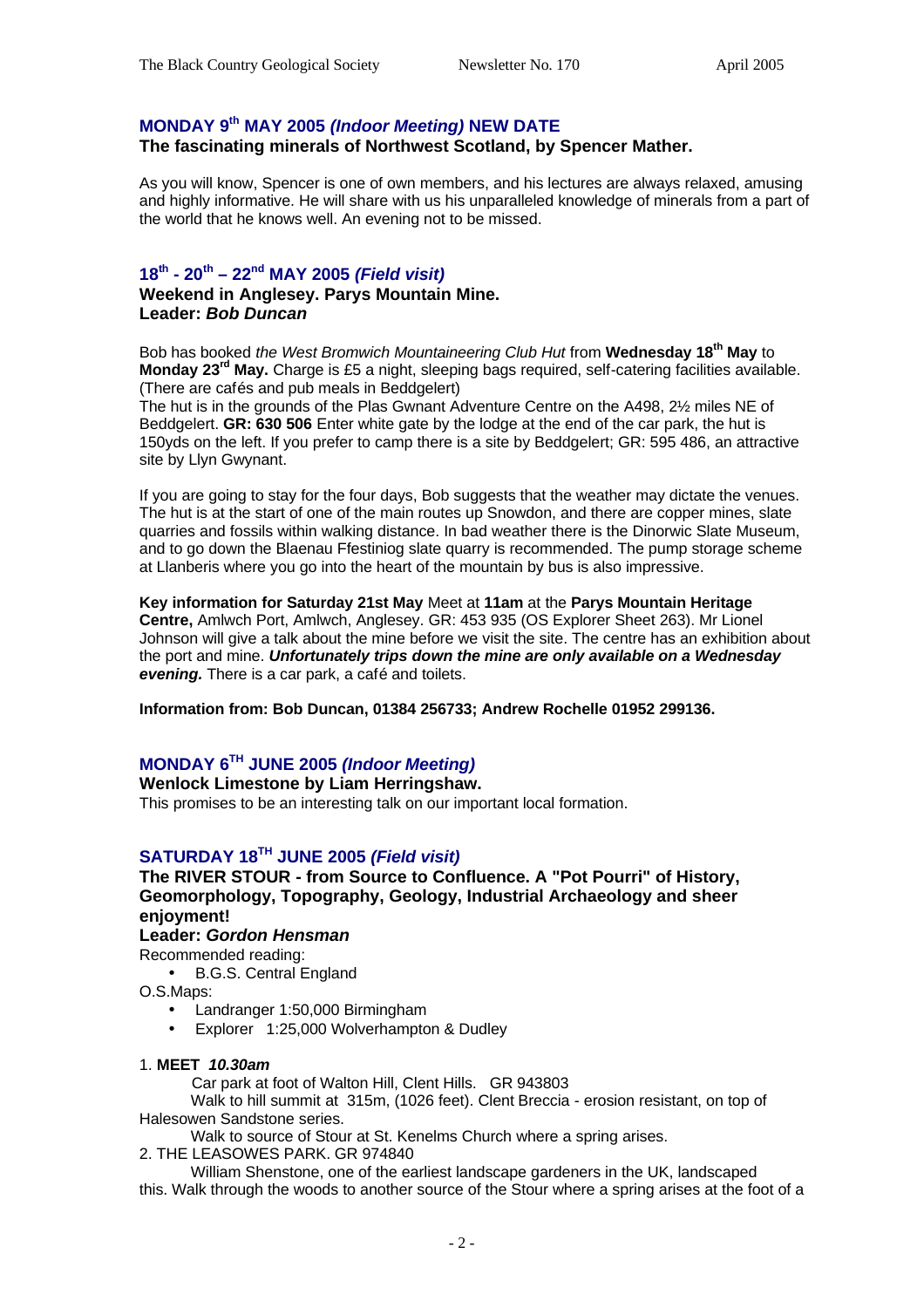sandstone escarpment. We may take lunch here - depending on time - so bring your packed lunches. There are no shops in the immediate vicinity.

3. FURNACE HILL. GR 968846.

Parking may be difficult here but there is a pub car park nearby, and a fish and chip shop! This is the location of a furnace and tilt hammer forge powered by the Stour.

4. CRADLEY FORGE. GR 934857 Dud Dudley's forge, which was washed away in a flood. 5. STAMBERMILL.

A small flood plain is developing here. Short stop.

6. ROAD to KINVER where Stour flows underneath GR 860848 (This is time dependant, and may be missed.)

7. STOURPORT. CONFLUENCE with RIVER SEVERN. GR813708

Things to observe. Severn/Stour terraces. These can be seen very clearly on the OS maps, and with careful observation and measurements can be seen well up towards the source at St. Kenelms.

#### **MONDAY JUNE 20th 2005** *(Indoor Meeting)*

#### **Quartz Rarities by Jan Sibsten of Dordrecht, (Mineralogical Society of the Netherlands)**

This talk will look at the composition, crystal types, colours and many uses of this very common rock-forming mineral. It will focus on the very special and unusual varieties that are seldom seen or described.

#### **SATURDAY 16TH JULY 2005** *(Field visit)*

**Joint meeting with the Woolhope group to the Wren's Nest and Dudley Canal Tunnels. Leader:** *Graham Worton*

Details to follow.

#### **AUTUMN 2005** *(Field visit)*

**North Wales day out by coach to Snowdonia, studying some geology and geomorphology. Visit to the Slate Museum and the Pump Storage HEP scheme at Llanberis.**

Details to follow, but please express your interest to Andrew Rochelle.

### *EDITORIAL*

Where do you go to see good dinosaur fossils? A question that is often asked, particularly by the young. Well, I suppose that the answer is the Natural History Museum in London, and every budding geologist would have to be taken there at sometime. But a closer option that is often overlooked, and an easier journey, is the Museum of Natural History in Oxford. If you check out its website on www.oum.ox.ac.uk you will see that dinosaurs form a centrepiece of its exhibits. The museum has the largest permanent dinosaur collection in the country outside London.

The museum itself is a fine Victorian gothic building and sits next to the Department of Earth Science of the University. Your first encounter with the animal is the reconstruction of *Megalosaurus* footprints, set into the lawn outside. Once inside the central court of the museum is dominated by two skeletons, one of the ubiquitous *Tyrannosaurus* and the other, one of the first dinosaurs to be described, *Iguanodon.*

However, there is a new exhibit on display; not a fossil as such, but quite an impressive reconstruction. It is a life size model of *Cryptoclidus,* a Lower Jurassic marine reptile. The same company that produced the monsters for the recent BBC series, 'Walking with Dinosaurs' made it. It is impressive.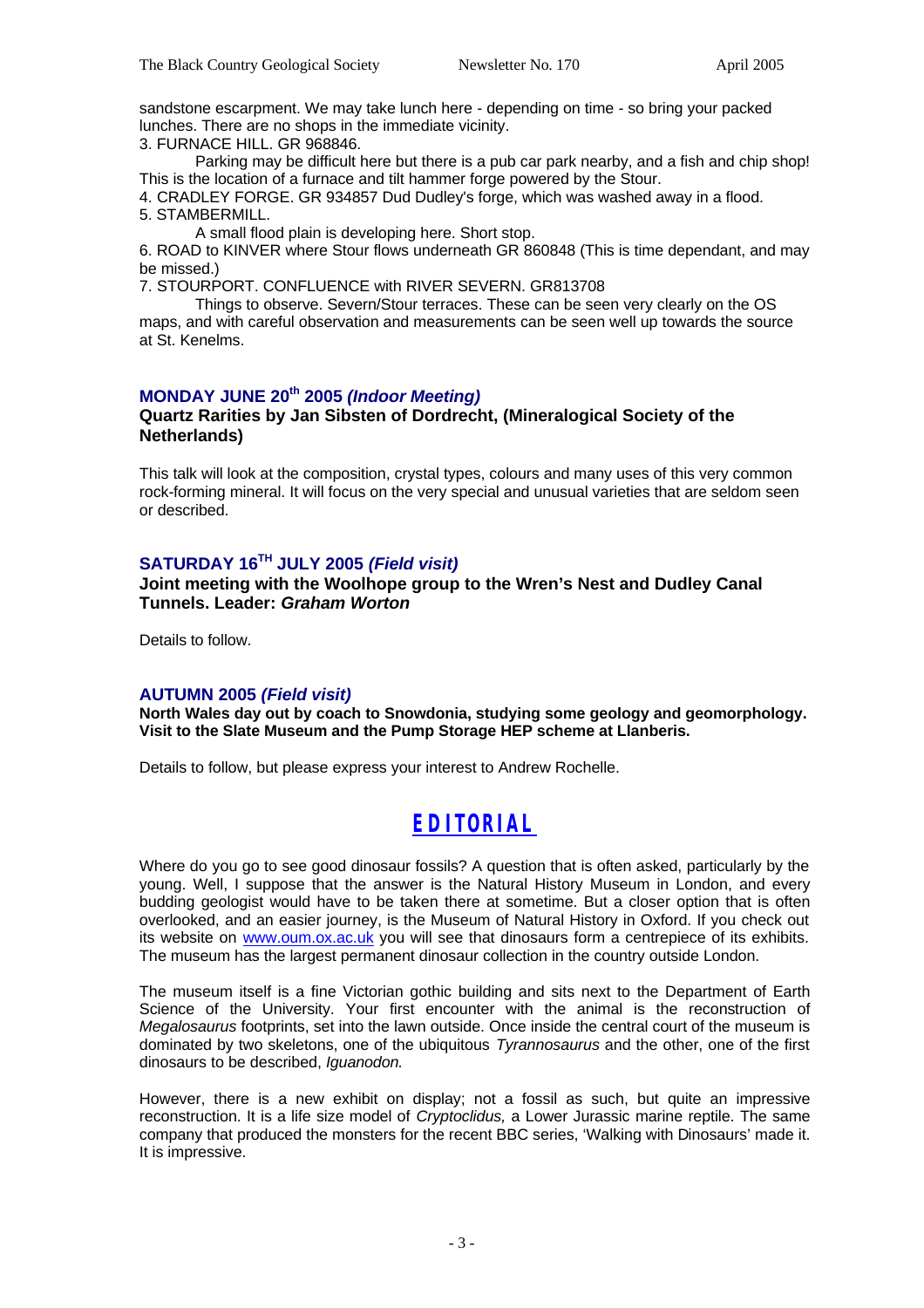Even if you are not particularly interested in dinosaurs, the museum is a treasure trove for a geologist. There is a large collection of rocks and minerals on display in addition to the traditional botanical and zoological specimens. It's worth a visit.

I am indebted to 'Oxford Today', the University magazine, for their permission to use their text, and to the Oxford Museum for their help and permission to use their images.

*NB As the images use quite a bit of memory I have removed them to ensure that everyone con download the Newsletter. If you would like me to email the fully, colour illustrated Newsletter to you, please e-mail me)*

Bill Groves

### *OTHER NEWS*

1. **The offers that were made in the December Newsletter**, i.e. a proposed trip to the South Kensington Museum, a dinner/meal/social get-together for members - met with only 2 responses. We intend to continue to offer ideas to bring society members together - but only if members make the effort.

#### **2. PROPOSALS FOR RE-DEVELOPMENT OF DUDLEY CASTLE HILL AND ZOO.**

 As most members are aware, a development firm, St. Modwens, based in Birmingham, made proposals for the above several years ago. They include the following:

> A siege craft building in the castle close; 32 craft based shops around the castle; A fitness centre; Hotel; 283 houses on the eastern side of the hill, including the greenfield site of Peggy's Meadow - a designated SLINC; An Origins building displaying dinosaurs; A garden centre.

 Although all is quiet at the moment, this does not mean that they have gone away. The proposals evoked a strongly hostile reaction from all concerned organisations and individuals, such as Friends of Dudley Castle, and a welter of hostile letters in the local press. As a result of this they have modified their proposals. The number of houses has been reduced and Peggy's Meadow saved and the siege craft building on the green shifted.

 The B.C.G.S.Committee would like members to know of our response that was sent in February 2004 on your behalf.

We objected on the following grounds:

 1. The development would have a permanent and detrimental impact on the geological heritage of Castle Hill, which would preclude any chance of World Heritage Status being conferred. It is the combined geological importance of Wren's Nest and Castle Hill, as manifest by their surface exposures as well as any underground interest that matters.

 2. The development would have a detrimental and harmful impact on the designated Castle Hill Geological SINC, which in its regional/national importance outranks the overlapping Biological SINC and the Peggy's Meadow SLINC. This fact is completely omitted. The proposed housing would place unacceptable pressure on the geoconservation resource and the woodland area in general.

 3. There has been no impact assessment, or, management strategy produced for geological conservation. The Geological Heritage and Interest is not confined to the underground features but includes the surface exposures that compliment, and in some cases, are superior to the equivalents at the Wren's Nest.

 4. The Geological Code of Conduct has been disregarded. Adherence to the code would provide safeguards for the existing exposures and features, as well as provide opportunities for the recording of new and temporary features that might be expected to be revealed in the proposed development works.

 This was sent to the Directorate of Urban Environment Dudley. Any comments from members will be welcome.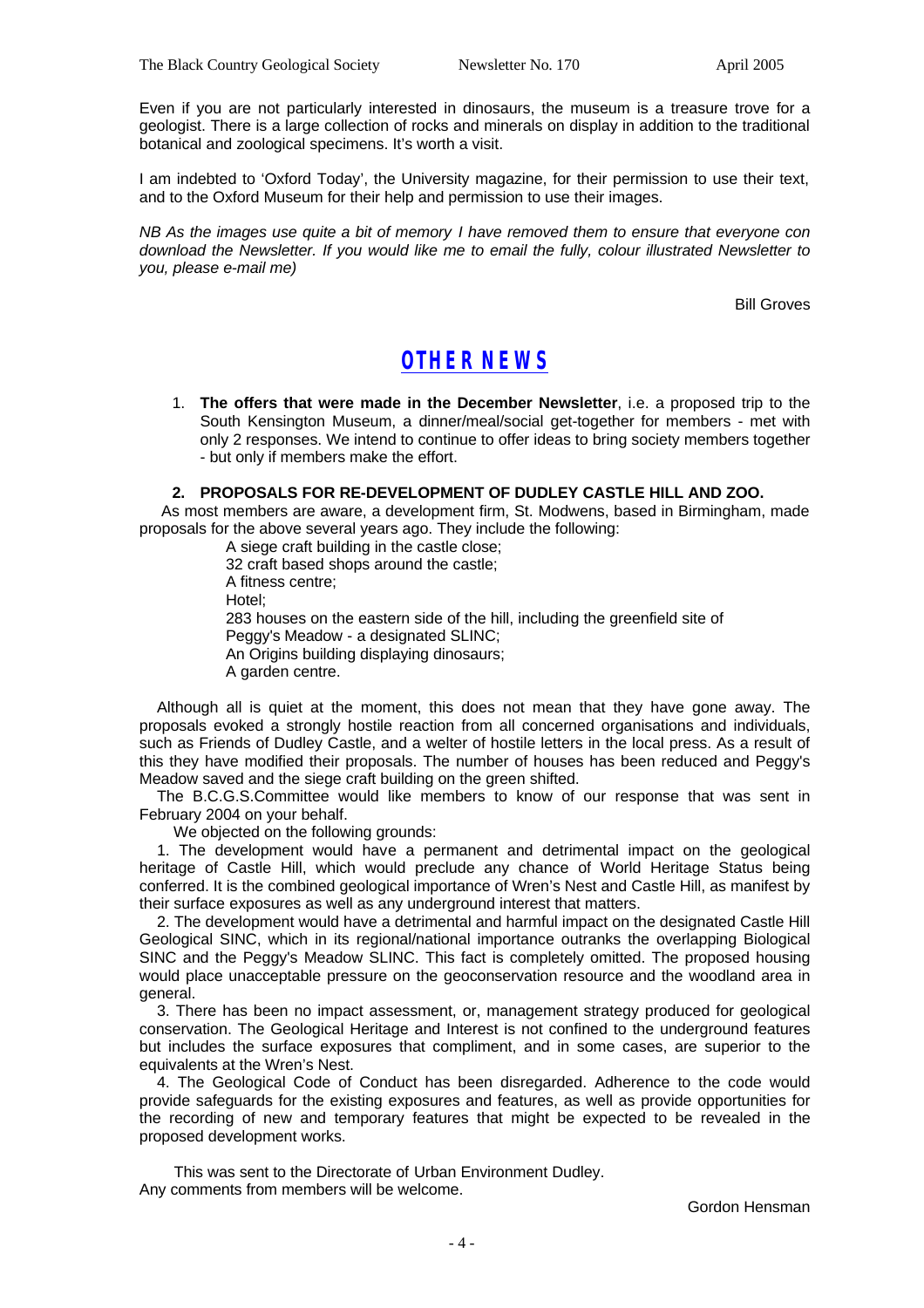## *DUDLEY BUG STOLEN*

You will no doubt have read in the newspapers or heard on the radio that the 'Dudley Bug' was stolen from the new DUDLEY UNEARTHED gallery, but if you are not located in the Dudley area or are one of our members living abroad the news may not have got through to you. Two specimens of Calymene blumenbachi were stolen, one of which was a rolled up specimen. Two youngsters forced a protective screen, but the fossils were returned the next day having been recognised by a more responsible person.

Two interesting side issues were thrown up by this incident. Firstly there was enormous local interest and indignation shown. It was the front-page lead in the Express and Star, a reward was offered, and the Museum and its fossils had a high profile for two or three days. The cynical view of this could be that it was good publicity! However, a further issue is, what should happen to a museum's collections? The Society's rock and fossil collection is housed there, and much of the main collection has been found or donated by members and former members, stretching back for more than a century. The replicas that can be produced today are of very high quality, and copies of the fossil illustrated can hardly be distinguished when viewed behind glass. Why not use copies, and keep the originals safely locked away?

This is the main issue. Members and the society do not donate specimens to the museum 'to be locked away'. They are to be used for viewing by the public, teaching, research and education generally. The Keeper of Geology at the museum is quite clear on this issue. "If the people of Dudley come to Dudley Museum to see a Dudley Bug, they want to see a real one, not a copy." I think that it is difficult for anyone to disagree with that sentiment.

Bill Groves

### *MEMBERS'EVENING 2004*

It was originally planned to put all the presentations of this pleasant evening into a separate document, but we are now going to put them in the Newsletter throughout the coming months. We start with *Ananda Shamo's* interesting talk about her visit to the Azores.

#### *The Azores – the unknown islands*

Lying in the Atlantic 900 miles west of Portugal, the Azores lies on a section of the Mid Atlantic Ridge, and consists of 9 inhabited islands. Corvo and Flores are on the American plate, while the others Sao Jorge, Graciosa, Terceira, Faial and Pico lie in a tight knit group, with Sao Miguel about 50 miles further SE. They lie at the junction of the North American, European and African tectonic plates, on their own Azores Microplate, possibly originated by a mantle plume. With the exception of Santa Maria, which is old enough to have some limestone sedimentary deposits containing algal fossils, the others are totally volcanic, thrown up from the deep ocean floor by the rift zone activities. We have deep submarine canyons here, and a mixing of ocean currents.

I was part of a small group of six including our guide and we visited five of the islands and stayed on three of them, on Soa Miguel, also known as the Ilha Verde, we walked to Sete Citades, a 550m high caldera in west Sao Miguel with two lakes coloured blue and green (when the sun is shining) due to algae in the water. It is the youngest part of Sao Miguel with two islets recently bridged by lava flows. A typical stratovolcano, its last eruption was in 1440, layers of ash, lapilli and pumice were seen in spectacular walls.

Next day we explored another caldera lake, 740m high Lagoa do Fogo – Fire Lake. This volcano last erupted in 1563, an explosive eruption that could be seen from Terceira. The felsic magma is close to the surface here, only 4km down – feel that!

The other area we explored on Sao Miguel is the famous hot springs area of Fumas and Povoaçao, a massive rambling caldera in east Sao Miguel. The Fumas Lake walk passes through many introduced trees including eucalyptus, and fringed with Azorean wild pink amaryllis – it's like Kew Gardens here! At the other end we come to an area where the ground is hot underfoot.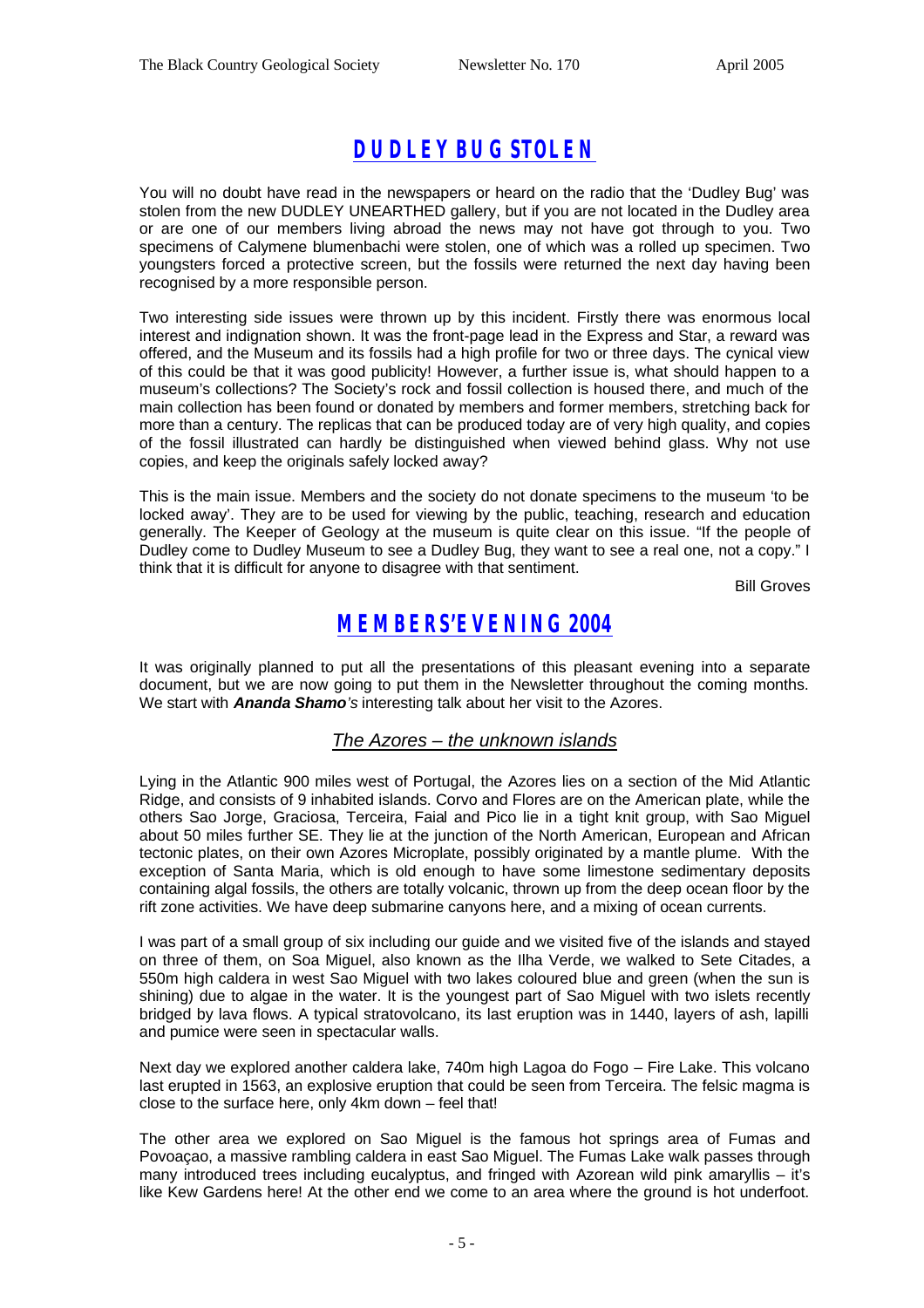The locals dig holes here and bury large pots of 'Cozedas' casserole for several hours to cook. We had some later for lunch – delicious!

Among gurgling hot springs, mud pools and sulphur-encrusted rocks, there is also a large geothermally heated swimming pool set in parkland. It is brown with iron, but here we all swam in  $\overline{a}$  luxurious 35<sup>0</sup>. More visits to hot springs, colourful muds, and cold mineral springs, from where I collected water. This is one of the richest geothermal areas in Europe. Highest point is Pico da Vara at 1103m and the last eruption was in 1630.

Sao Jorge is a long and narrow central island of the archipelago, 56km long and up to 8km wide, obviously fissure-built with its central ridge of volcanic craters. Here I really felt I was on the Mid Atlantic Ridge rift zone, deeply mysterious. One of the features here are coastal villages built on flat areas called 'fajãs'. Looking slightly incongruous surrounded by steep cliffs, they are formed when landslides crash down the mountainside, forming sufficient land base for habitation to be built. Sao Jorge has some of the best fissures in the Azores, though no eruptions since 1808.

The third place we stayed at was Horta in Faial. Another peak looms large as we approach. Pico is another mysterious volcano, shrouded in ever changing cloudscapes, and always keeping its 'hat' on. At 2351m it is the highest mountain in Portugal. It has a flattish crater, the Pico Grande, which has fumaroles around its edges and a younger cone in the centre, Pico Pequino. Pico, too, is still active, though not actually erupting since 1718.

The south coastal areas, some of which we explored, consist of flat black pahoehoe ending in jagged rocky cliffs with some awesome caves, tunnels and blowholes. In rough seas these make for spectacular displays. Pico has a local industry of wine making, and a novel way of growing their vines behind small enclosures called 'maroiços', built of lava blocks to protect them from the wind. We visited a wine factory with old-fashioned log fired vats, and tasted several wines. Both the maroiços and the factory are national heritage sites, as are many of the old working industries of the Azores. Mt. Pico is a nature reserve – as are many of the volcanic areas. Law protects 13% of land in the Azores.

On Faial we visited the most recent eruption in the Azores, at Capelinos. Described as a Surtseyan eruption, it started in 1957, spewed lava for 1½ years and many thousand tonnes of ash, which added 2400 square miles to the land. Being soft, much of this is now already eroded away, and more will follow. But there was enough of it for us to climb up on top, through shifting desert dune-like conditions, dotted with lava bombs and lesser tephra – and a fair wind blowing fine dust around us on the lower slopes! On top of a somewhat more stable edge we all stopped at a crack in the ground that vented warm sulphurous gas.

I was unable to find a geology book as such, like the excellent Iceland book: but I managed to glean a few facts from various sources; the Azores Year Book at the Fayal Hotel; The Observatory of Volcanology and Geothermalism of the Azores, and from a magazine on the plane, but I have no idea how accurate they are!

Ananda Shamo

### *ANNUAL GENERAL MEETING 4 TH APRIL 2005*

There will be a full report of this meeting in the next Newsletter, but congratulations to *Alf Cole* on being elected as our new Chairman in place of *Graham Worton* who has stood down after leading us for several years. Congratulations too to *Bob Bucki* on being elected on to the committee to fill the place vacated by Alf.

### **GEOBABBLE**

"Snowball Earth" is a piece of geobabble that was coined in 1992 to describe periods in the history of our planet when its entire surface was covered in snow and ice. Most geologists seem to agree that there were extreme drops in temperature about 630 and 750 million years ago, but there is some debate as to whether it reached a 'snowball' state. Some think that a scenario that